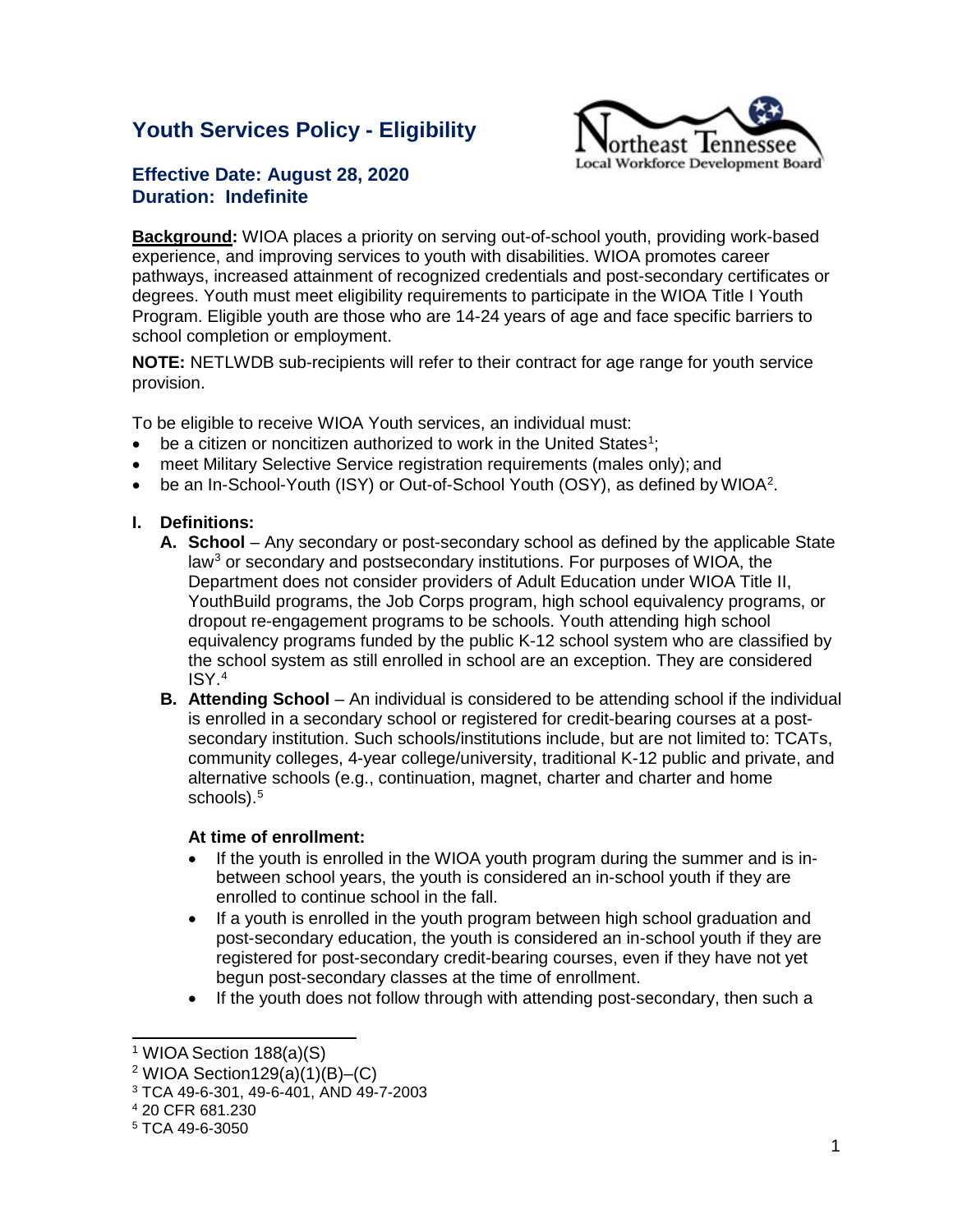youth would be considered an out-of-school youth if the eligibility determination is made after the point that the youth decided not to attend post-secondary education.

- Post-secondary courses must be credit-bearing classes. An individual attending non-credit-bearing post-secondary classes (e.g. remedial courses) is to be considered out-of-school youth.
- **C.** Not attending School An individual who is not attending a secondary or postsecondary school**.**
- **D.** Alternative School A non-traditional academic program or school designed to meet the student's educational, behavioral, and social needs for students in grades seven (7) through twelve (12).
- **II. WIOA Title I Youth Participant Eligibility:** WIOA establishes separate criteria for Out-Of-School Youth (OSY) and In-School Youth (ISY).
	- A. An Out-Of-School Youth is defined as an individual who is <sup>[6](#page-1-0)</sup>:
		- Not attending any school at the time of enrollment;
		- Not younger than 16 or older than 24 at the time of enrollment (participants may continue to receive services beyond the age of 24 once they are enrolled in the program); **and**
		- Meets one or more of the following conditions:
			- o School dropout;
			- o Within the age of compulsory school attendance, but has not attended school for at least the most recent complete school year calendar quarter. School year calendar is based on how a local school district defines its school year quarters;
			- o Recipient of a secondary school diploma, or its recognized equivalent, who is low-income and
				- basic skills deficient or
				- an English language learner;
			- o An offender who has been subject to any stage of the criminal justice process;
			- $\circ$  A homeless individual, age 16 to 24, who meets the criteria defined in Violence Against Women Act<sup>[7](#page-1-1)</sup>, a homeless child or youth age 16 to 24 who meets the criteria defined in the McKinney Vento Homeless Assistance Act <sup>[8](#page-1-2)</sup> or who is a runaway;
			- o An individual in foster care or who has aged out of the foster care system or who has attained 16 years of age and left foster care of kinship guardianship or adoption, a child eligible for assistance under Social Security Act, or in an outof-home placement;
			- o Pregnant or parenting;
			- o An individual with a disability;
			- o Low-income individual who requires additional assistance to enter or complete an educational program or to secure or hold employment
		- **Additional Assistance Criteria for Out-of-School Youth.** OSY participants are defined as requiring additional assistance to enter or complete an educational program or to secure and hold employment that meet one or more of the following criteria <sup>[9](#page-1-3)</sup>:
			- $\circ$  Has dropped out of a post-secondary educational program during the past 12 calendar months;

<span id="page-1-0"></span> <sup>6</sup> WIOA Section 129(a)(1)(B)

<span id="page-1-1"></span><sup>7</sup> Violence Against Women Act of 1994 Section 41403(6)

<span id="page-1-2"></span><sup>8</sup> McKinney Vento Homeless Assistance Act Section 725(2)

<span id="page-1-3"></span><sup>9</sup> WIOA Youth Program Manual TDLWD, Determining Additional Assistance for In-School and Out-of-School Youth Criteria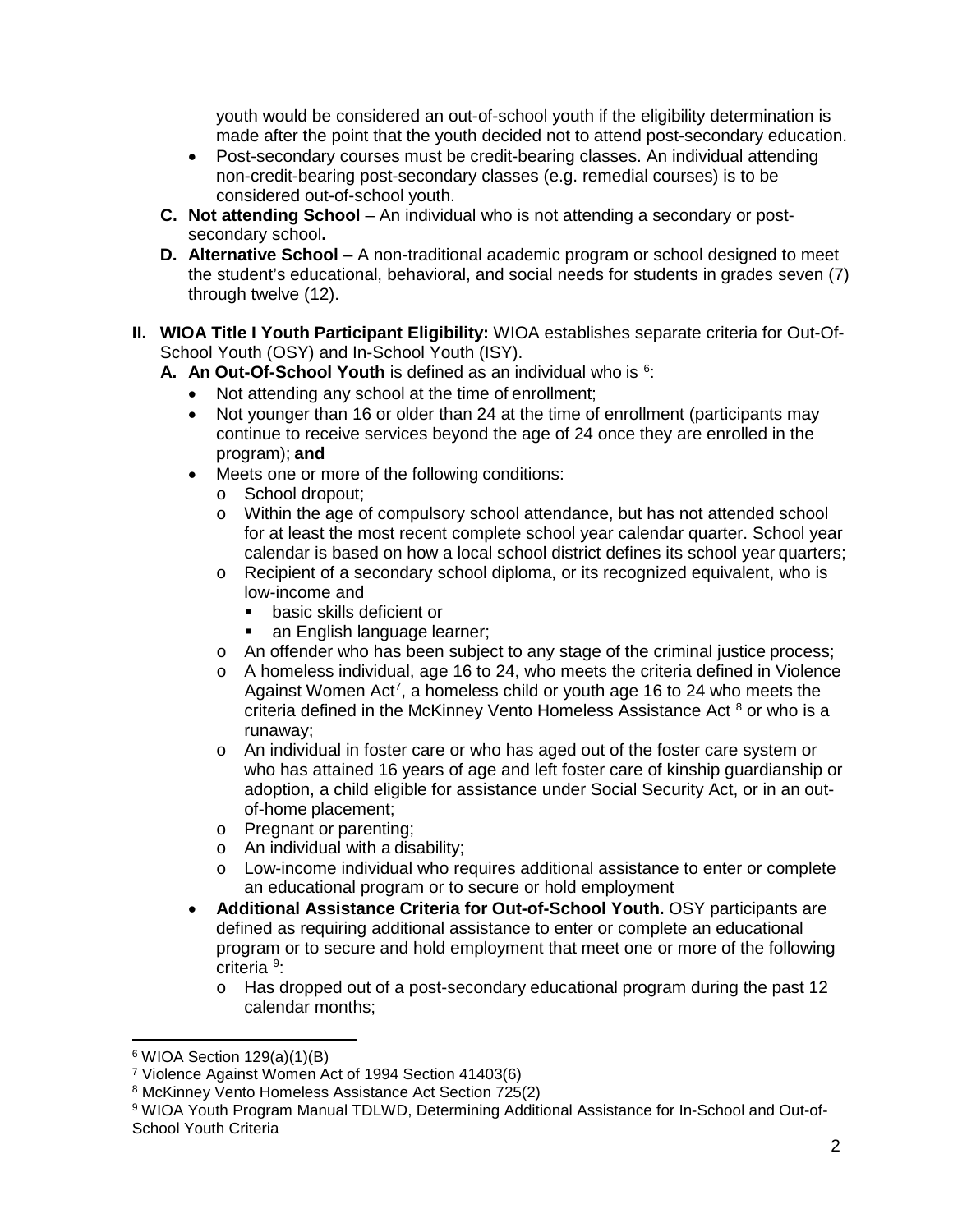- $\circ$  Has a poor work history, to include no work history, or has been fired from a job in the last 6 calendar months;
- $\circ$  Has been suspended from school at least within the last 12 calendar months;
- o Has below average grades;
- o Has been previously placed in out-of-home care (foster care, a group home, or kinship care) for more than 6 months and is between the ages of 16-24; or o Currently has incarcerated parent(s) or guardian.
- **B. An In-School Youth** is defined as an individual who is:
	- Attending school at the time of enrollment<sup>10</sup>;
	- Not under the age of 14 or (unless an individual with a disability who is attending school under State law) older than 21 at the time of enrollment (participants may continue to receive services beyond the age of 24 once they are enrolled in the program $)^{11}$ ;
	- Low-income; **and**
	- Meets one or more of the following conditions:
		- o Basic skills deficient;
		- o An English language learner;
		- o An offender who has been subject to any stage of the criminal justice process;
		- $\circ$  A homeless individual, aged 14 to 21, who meets the criteria defined in the Violence Against Women Act, [12](#page-2-2) a homeless child or youth aged 14 to 21 who meets the criteria defined in the McKinney Vento Homeless Assistance Act<sup>[13](#page-2-3)</sup> or a runaway;
		- o An individual in foster care or who has aged out of the foster care system or who has attained 16 years of age and left foster care of kinship, guardianship or adoption, a child eligible for assistance under Social Security Act<sup>[14](#page-2-4)</sup> or in an outof-home placement;
		- o Pregnant or parenting;
		- o An individual with a disability.

Youth with disabilities who have an Individualized Education Account may be enrolled as ISY after the age of 21 but no older than 22.

- **Additional Assistance Criteria for In-School Youth.** ISY participants are defined as requiring additional assistance to enter or complete an educational program or to secure and hold employment that meet one or more of the following criteria:
	- $\circ$  Has poor attendance patterns in an educational program during the last 12 months;
	- o Has been expelled from school within the last 12 calendar months;
	- o Has been suspended from school within the last 12 calendar months;
	- o Has below average grades;
	- o Has been previously placed in out-of-home care (foster care, group home or kinship care) for more than 6 months and is between the ages of 14-21; or
	- o Has currently incarcerated parent(s) or guardian.

<span id="page-2-0"></span> <sup>10</sup> TEGL 21-16

<span id="page-2-1"></span><sup>11</sup> 20 CFR 681.220)

<span id="page-2-2"></span><sup>12</sup> Violence Against Women Act of 1994 Section 41403(6)

<span id="page-2-3"></span><sup>13</sup> McKinney Vento Homeless Assistance Act Section 725(2)

<span id="page-2-4"></span><sup>14</sup> Social Security Act 42 USC 677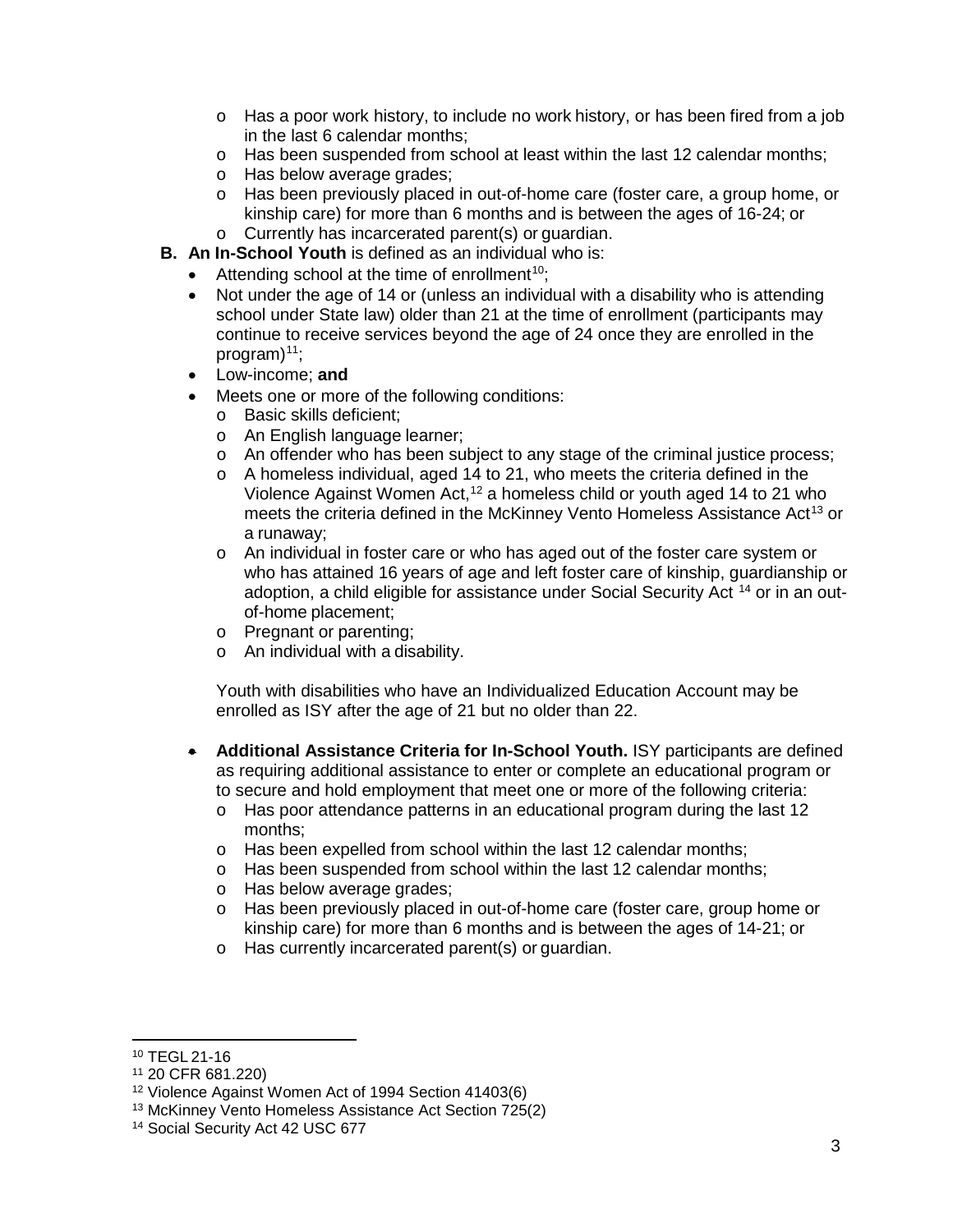## **III. Determining Basic Skills Deficiency:**

- **A.** An individual that has English reading, writing, or computing skills at or below the 8<sup>th</sup> grade level on a generally accepted standardized test or is unable to compute or solve problems, or read, write, or speak English at a level necessary to function on the job, in the individual's family, or in society, is considered basic skills deficient.
- **B.** Testing for basic skills deficiency is recommended to be done through Adult Education services when appropriate.
- **C.** When testing through Adult Education is not applicable, the Career Service Provider may administer testing. NETLWDB will ensure that any formalized testing instruments used are valid, reliable, appropriate, fair, cost-effective, well-matched to the test administrator's qualifications, and easy to administer and interpret results. Assessment instruments must be appropriate for the target population, and provide reasonable accommodation in the assessment process, if necessary, for individuals with disabilities.
- **D.** If the individual is found to be basic skills deficient, this must be recorded in Jobs4TN.

## **IV. Terms of the Individualized Education Account: [15](#page-3-0)**

For purposes of continuity of educational attainment, a student who enrolls in the program shall remain eligible until the participating student meets one of the following, whichever occurs first:

- **A.** The student enrolls full-time in a public school in the local education agency in which the parent or student who has attained the age of majority resides.
- **B.** The student graduates from high school. The student may continue in the program until such time as he or she receives a high school diploma, or receives a passing score on all subtests of the HiSET.
- **C.** The student reaches 22 years of age. The student may complete the school year in which he or she reaches the age of 22, provided a student shall not be enrolled in the program past August 15 of the next school year after they have reached 22 years of age.

# **V. Documentation for Participant Eligibility:**

Documentation is necessary to support WIOA Title I Youth eligibility. Verification and confirmation that youth are eligible to participate in WIOA Youth Services must be provided through an examination of documents. (See Attachment A). Documentation must be stored electronically by uploading the documents into the participants file in Jobs4TN, and documentation must be available to program staff, fiscal monitors, and auditors for monitoring purposes. A case note should be added with the documentation indicating the eligibility requirements that the document is supporting. Records must be retained for at least five (5) years after the submittal of the final closeout expenditure report for that funding period.

# **VI. Low-Income Status:**

- A low-income individual is someone who:
- **A.** Receives or in the past 6 months has received, or is a member of a family that is receiving or in the past 6 months has received, assistance through the Supplemental Nutrition Assistance Program (SNAP), the Supplemental Security Income Program established under Title XVI of the Social Security Act, or State or local income-based public assistance;
- **B.** Is in a family with total income that does not exceed the higher of:
	- The poverty line or

<span id="page-3-0"></span> <sup>15</sup> TCA 0520-01-11-04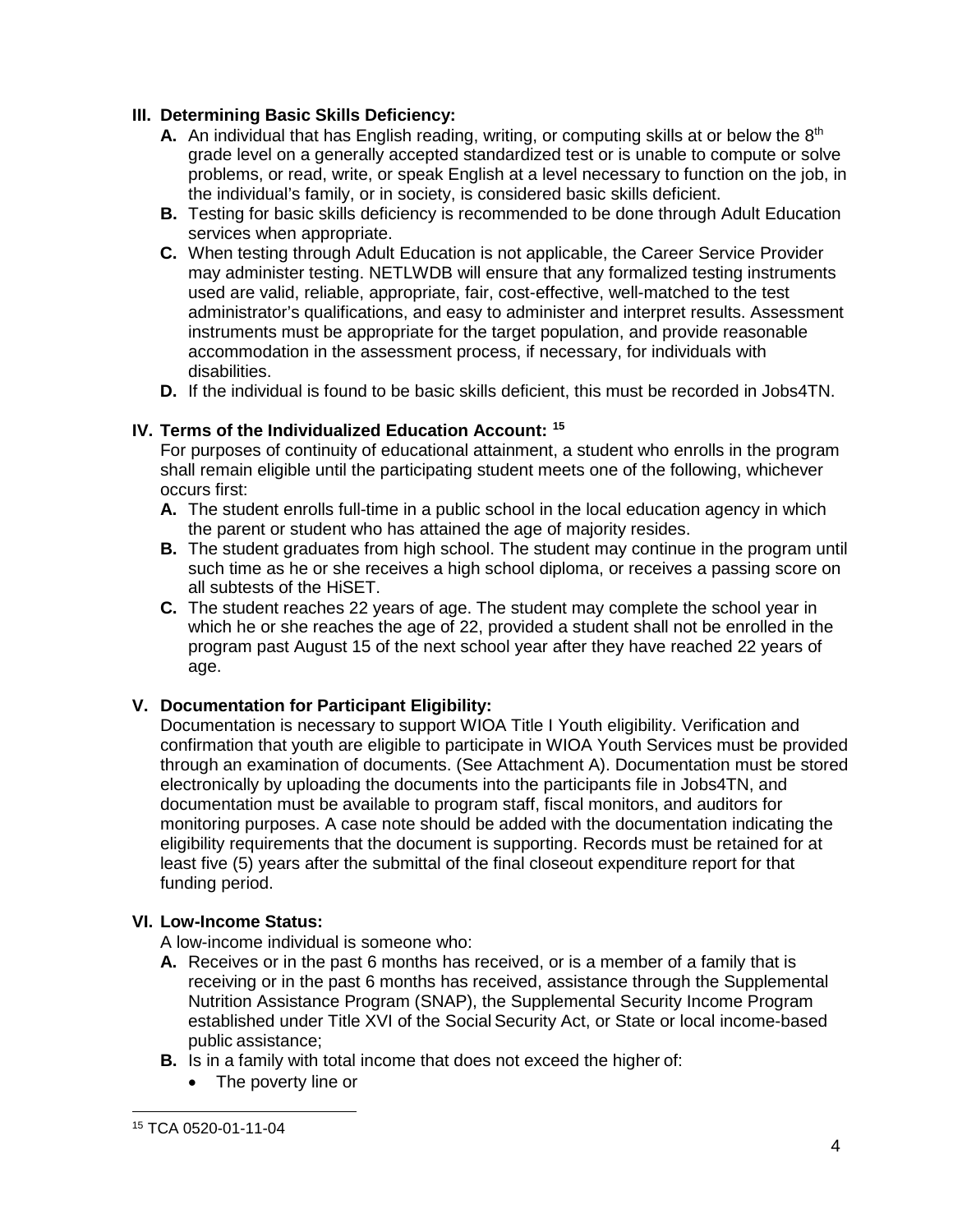• Seventy percent (70%) of the lower living standard income level For additional guidance, see USDOL and TDLWD Low Income Guidelines policy;

- **C.** A homeless individual;
- **D.** Receives or is eligible to receive free or reduced price lunch<sup>[16](#page-4-0)</sup>;
- **E.** A foster child on behalf of whom State or local government payments are made;
- **F.** An individual with a disability whose own income meets the low-income level for eligibility purposes;
- **G.** Youth who reside in a High Poverty Area.

## **VII. 5% Low Income Eligibility Exception:**

As described in WIOA,  $17$  a low-income exception is allowed where five (5) percent of WIOA youth may be participants who ordinarily would be required to be low-income for eligibility purposes and meet all other eligibility criteria for WIOA youth except the lowincome criteria. A program must calculate the five percent based on the percent of newly enrolled youth in the local area's WIOA youth program in a given program year who would ordinarily be required to meet the low-income criteria. It is not based on all youth since many of the OSY categories do not require low-income status. Because not all OSY are required to be low-income, the five percent low-income exception under WIOA is calculated based on the five percent of youth enrolled in a given program year who would ordinarily be required to meet the low-income criteria.

### **VIII. 5% Additional Assistance Barrier Limitation for ISY:**

WIOA states that in each local area, not more than five (5) percent of the ISY assisted may be eligible based on the barrier for an ISY who requires additional assistance to complete an educational program or to secure or hold employment<sup>18</sup>. States and local areas must ensure that in a given program year, no more than 5 percent of ISY enrolled in the program year are eligible only based on the 'additional assistance' criterion. The 5% limitation criterion for additional assistance only applies to ISY.

### **IX. US Citizenship or Authorization to Work in the United States:**

Eligible youth must also be a citizen or national of the United States, lawfully admitted permanent resident alien, refugee, asylum, and parolee, and other immigrant authorized by the Attorney General to work in the United States.<sup>[19](#page-4-3)</sup>

### **X. Selective Service Registration Requirements:**

Before being enrolled in WIAO Title I funded services, all males who are not registered with the Selective Services and have not reached their 26<sup>th</sup> birthday must register through the Selective Service website at [www.sss.gov.](http://www.sss.gov/) If a male turns 18 while participating in any applicable services, registration with Selective Service must be completed no later than 30 days after he becomes 18 in order to continue to receive WIOA Title I funded services. If a man under the age of 26 refuses to register with Selective Service, WIOA Title I funded programs must be suspended until he registers. For transgender customers, compliance with selective service is predicated on the individual's gender as assigned at birth/as recorded on a birth certificate.

<span id="page-4-0"></span> <sup>16</sup> WIOA Section 3(36)(A)(iv)

<span id="page-4-1"></span><sup>17</sup> 20 CFR 681.250(c)

<span id="page-4-2"></span><sup>18</sup> WIOA Section 129(a)(3)(B)(1)

<span id="page-4-3"></span><sup>19</sup> WIOA Section 188(a)(5)